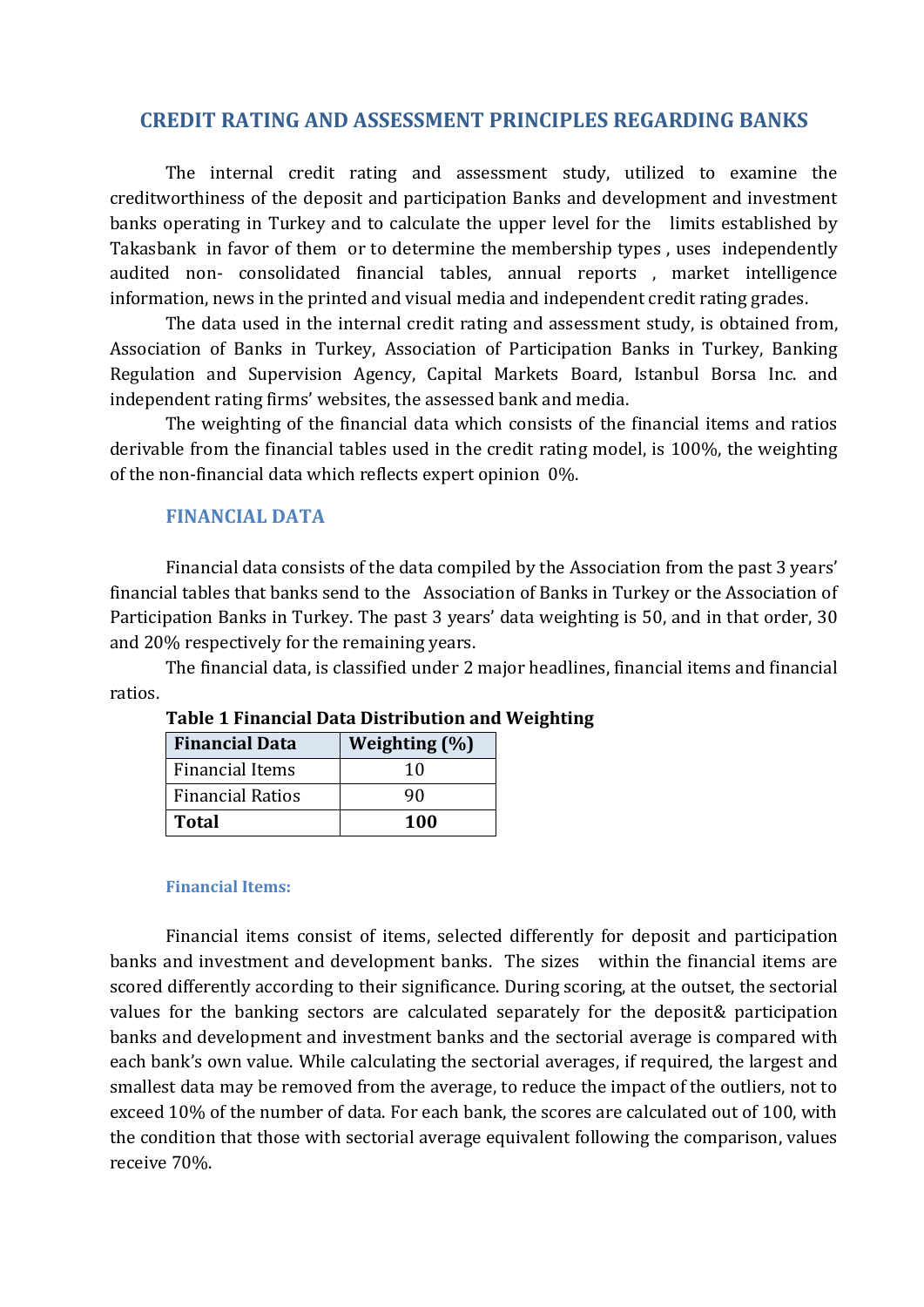| <b>Table 2 Financial Items Used</b>          |                                                |
|----------------------------------------------|------------------------------------------------|
| <b>Deposit and Participation Banks</b>       | <b>Development and Investment Banks</b>        |
| <b>Total Assets</b>                          | <b>Total Assets</b>                            |
| Liquid Assets                                | Liquid Assets                                  |
| Deposits / Collected Funds                   | Deposits / Liabilities outside collected funds |
| Deposits/Liabilities outside collected funds | Shareholders' Equity                           |
| Shareholders' Equity                         | Net Term Profit/Loss                           |
| Net Term Profit/Loss                         | Net Interest Income Expense                    |
| Net Interest/Dividend Income and Expenses    |                                                |
| Net Fees/ Commission Income and Expenses     |                                                |

| <b>Development and Investment Banks</b>        |
|------------------------------------------------|
| <b>Total Assets</b>                            |
| Liquid Assets                                  |
| Deposits / Liabilities outside collected funds |
| Shareholders' Equity                           |
| Net Term Profit/Loss                           |
| Net Interest Income Expense                    |

### **Financial Ratios**

Financial ratio score calculation varies according to ratios. Before the ratio score calculation, banks are classified into groups such as similar bank groups. During scoring, for same ratios the score is distributed according to proximity or distance to similar bank group's average, while for others proximity and distance to generally accepted benchmarks or those defined by authorities. Scoring based on comparison to benchmarks, assigns the scores in two parts, benchmark score and internal score. Sectorial or similar bank group average based scoring lies on the general principle that the bank with the average value can receive maximum 70% on the subject ratio. The remaining part of the score increases or decreases in direct proportion with the distance or proximity to the average.

In ratio analysis 6 different ratio sets are used in capital adequacy, asset quality, financial structure, income/ expense structure, profitability and liquidity groups. The ratios' reliability level is tested by comparing to the fixed levels or the averages calculated for sectorial and bank subgroups. Ratio groups, and ratio tables, which are contained in the groups, for deposit &participation banks and development& investment banks, are as per Table 3.:

| <b>Ratio Groups and Ratios</b>                                   | Deposit and<br>Participation<br><b>Banks</b> | Development and<br><b>Investment Banks</b> |
|------------------------------------------------------------------|----------------------------------------------|--------------------------------------------|
| <b>CAPITAL ADEQUACY</b>                                          |                                              |                                            |
| Capital Adequacy Ratio                                           |                                              |                                            |
| Shareholders' equity/Total Assets                                |                                              |                                            |
| Tier 1 Capital/ Total Liabilities (Leverage Ratio)               |                                              |                                            |
| <b>ASSET QUALITY</b>                                             |                                              |                                            |
| Non-Income Generating Assets + Fixed Assets/ Total Assets        |                                              |                                            |
| Individual Loans Increase Rate                                   |                                              |                                            |
| Corporate Loans Increase Rate                                    |                                              |                                            |
| Gross Non-performing Loans/ (Total Loans and Receivables + Gross |                                              |                                            |
| Non-performing Loans)                                            |                                              |                                            |
| Total Non-deposit Liability / Shareholders' Equity               |                                              |                                            |
| Cash Group Loans/ Shareholders' Equity                           |                                              |                                            |

# **Table 3 Ratio table in use**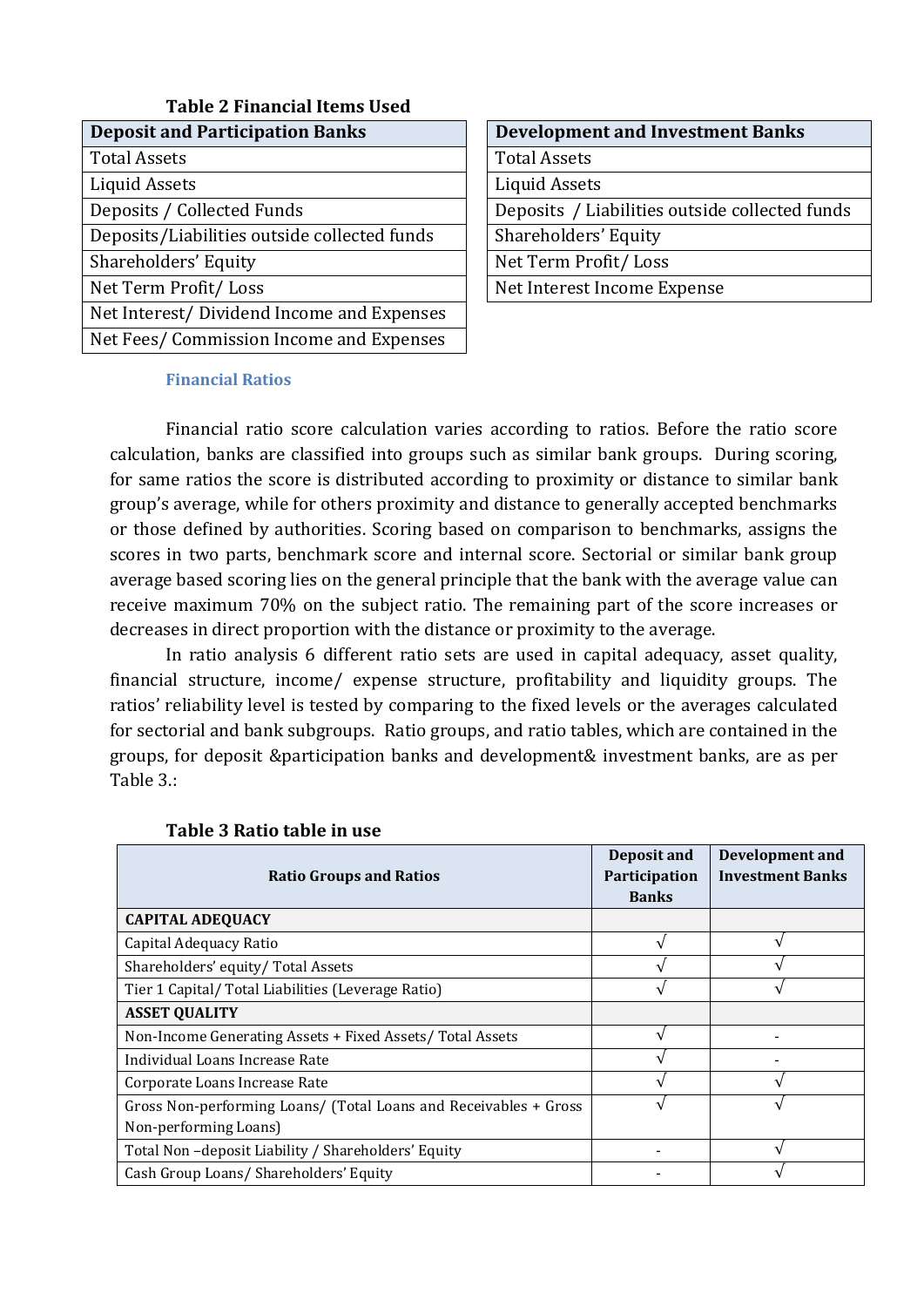| (Cash+ Non-cash Group Loans) / (Loan and Receivables+ Non-cash       |           |
|----------------------------------------------------------------------|-----------|
| Loans)                                                               |           |
| <b>FINANCIAL STRUCTURE</b>                                           |           |
| (Total Foreign Currency Assets+ Receivable from Derivatives)/        | $\sqrt{}$ |
| (Total Foreign Currency Liabilities+ Obligations due to Derivatives) |           |
| Average Call Deposits in TRY / Average Total TRY Deposit             |           |
| Average FX Call Deposits/ Average Total Foreign Currency Deposit     |           |
| <b>INCOME- EXPENSE STRUCTURE</b>                                     |           |
| Average Liability Cost (TRY)                                         |           |
| Average Liability Cost (FX)                                          |           |
| Net Interest Margin (TRY)                                            |           |
| Net Interest Margin (FX)                                             |           |
| Non-interest Income/ Total Operational Cost                          |           |
| Employment Costs/Non-interest Income                                 |           |
| <b>PROFITABILIY</b>                                                  |           |
| Net Income/ Average Total Assets                                     |           |
| Net Income/ Average Shareholders' Equity                             |           |
| <b>LIQUIDITY</b>                                                     |           |
| Liquid Assets/Total Assets                                           |           |
| Liquid Assets/ (Total Foreign Liabilities+ Non-cash Loans)           |           |
| Short Term Assets/ Short Term Liabilities                            |           |
| Total Loans and Receivables/ (Total Deposits or Collected Funds) +   |           |
| <b>Issued Securities</b>                                             |           |
| Borrowings/Total Assets                                              |           |

# **INDEPENDENT RATING ADDITIONAL SCORE**

### **Independent Credit Rating Grade**

Independent credit rating grades are obtained from the firms themselves, rating agencies' websites, bank's websites, annual reports or other sources on the Internet.

Banks and their domestic and overseas majority partners' or their head quarter's credit rating from independent rating agencies may be reflected to the internal credit rating and assessment grade in accordance with the aforementioned principles.

The credit ratings must be received or reviewed in the past year to take into consideration. The unsolicited credit ratings are not taken into consideration.

The other credit rating agencies that may be considered are Fitch, Moody's, Standard & Poors, Japan JCR and DBRS (Dominion Bond Rating Services). The credit ratings assigned by domestic agencies affiliated with the aforementioned agencies, are taken into consideration if authorized by the BRSA (BDDK) or CMB (SPK). The credit ratings assigned by the other domestic agencies are taken into consideration if they are authorized both by the BRSA (BDDK) and CMB (SPK). Nevertheless, credit ratings assigned by the domestic agencies authorized only by the BRSA (BDDK) or CMB (SPK), are taken into consideration only if a second credit rating is available from another agency.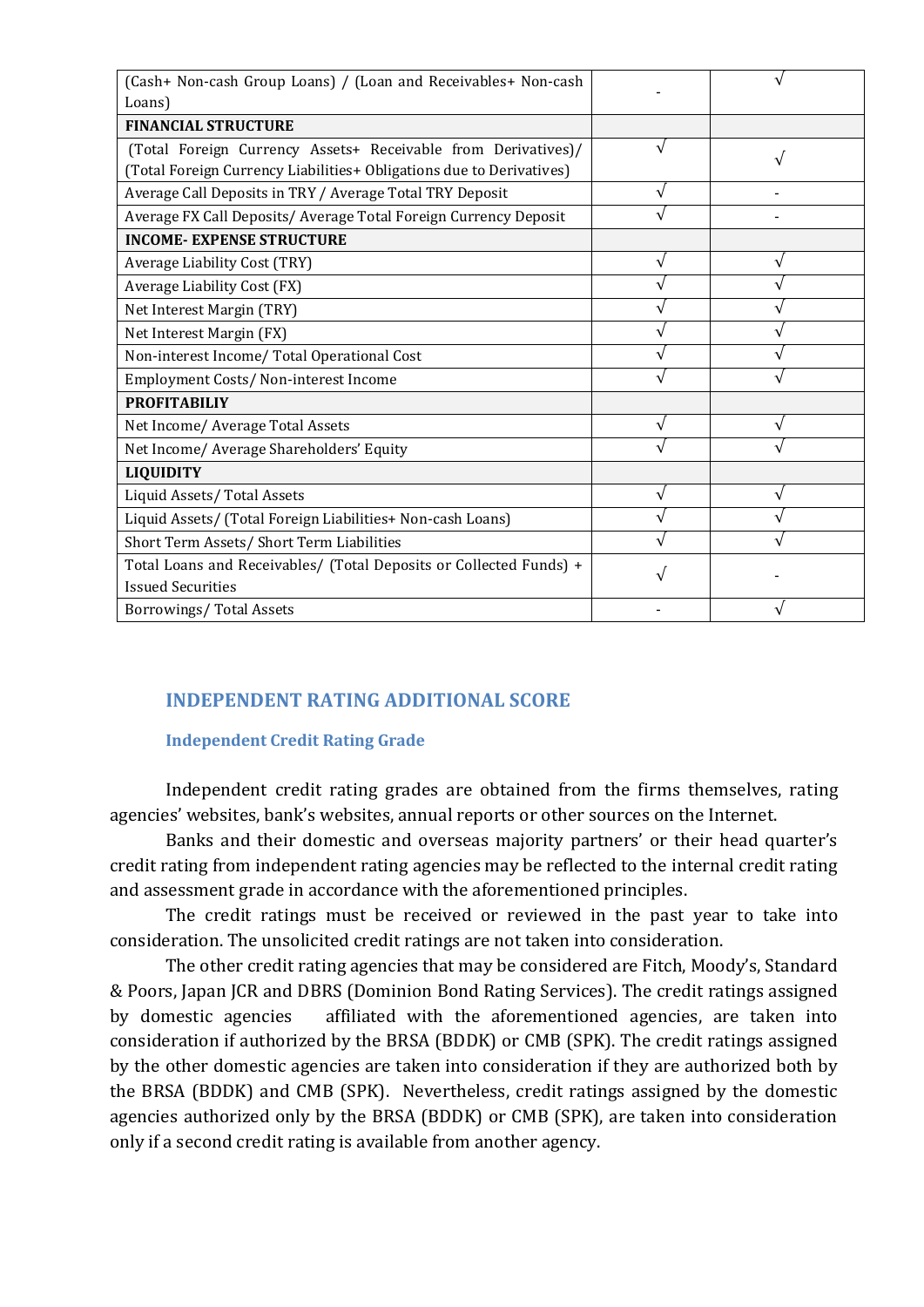For domestic banks or their majority shareholders, long-term corporate national credit rating, otherwise international local currency credit ratings are used.

For banks' overseas headquarters or majority shareholders, international credit rating agencies' corporate long-term international foreign currency credit ratings are used.

If the bank and the bank's headquarters or majority shareholder both hold independent credit ratings, former in Turkey and latter in Turkey or abroad , one of the ratings or both of them are taken into consideration in accordance with the precautionary principle. In the presence of more than one credit rating, the lower one is taken into account. In the event of a negative opinion forming with regards to the authenticity and reliability of the credit ratings assigned by the rating agency, the rating is not taken into account. Table 4 is used to match internal credit rating and assessment grades with independent rating grades.

| <b>Internal Credit Rating</b> | <b>Independent Credit Rating Grades</b> |                                       |  |
|-------------------------------|-----------------------------------------|---------------------------------------|--|
| and Assessment Grade          | Moody's                                 | Fitch, S&P's, DBRS, JCR<br>and others |  |
| TBD-A                         | AAA                                     | AAA                                   |  |
|                               | Aa1 Aa2 Aa3                             | $AA+AAAA-$                            |  |
| TBD-B                         | A1 A2 A3                                | $A + A$                               |  |
|                               | Baa1 Baa2                               | BBB+ BBB                              |  |
| TBD-C                         | Baa3                                    | BBB-                                  |  |
|                               | Ba1 Ba2                                 | BB+ BB                                |  |
| TBD-D                         | Ba <sub>3</sub>                         | BB-                                   |  |
|                               | B1 B2 B3                                | $B + B B$                             |  |
| TBD-E                         | Caa1 Caa2 Caa3                          | <b>CCC</b>                            |  |
|                               |                                         | D                                     |  |

# **Table 4 Internal and Independent Rating Grade Matching Table**

If the bank's appraised internal credit rating and assessment grade is equivalent to its or the majority shareholder's independent credit rating grade, the internal credit rating and assessment grade is not modified and the internal credit rating and assessment grade appraised by the Bank is taken into account.

If the bank's appraised internal credit rating and assessment grade is higher than its own or the majority shareholder's independent credit rating grade, the internal credit rating and assessment grade is downgraded in accordance with Table 5. If the brokerage firm's majority shareholder's independent credit rating shall be taken into account, 75% of the scores in Table 5 are considered.

If the bank's appraised internal credit rating and assessment grade is lower than its or the majority shareholder's independent credit rating grade and the appraised credit rating range is between TBD-B and TBD-D, extra points are added according to its or the majority shareholder's credit rating in line with Table 5. If the brokerage firm's majority shareholder's independent credit rating shall be taken into account, 75% of the scores in Table 5 are considered.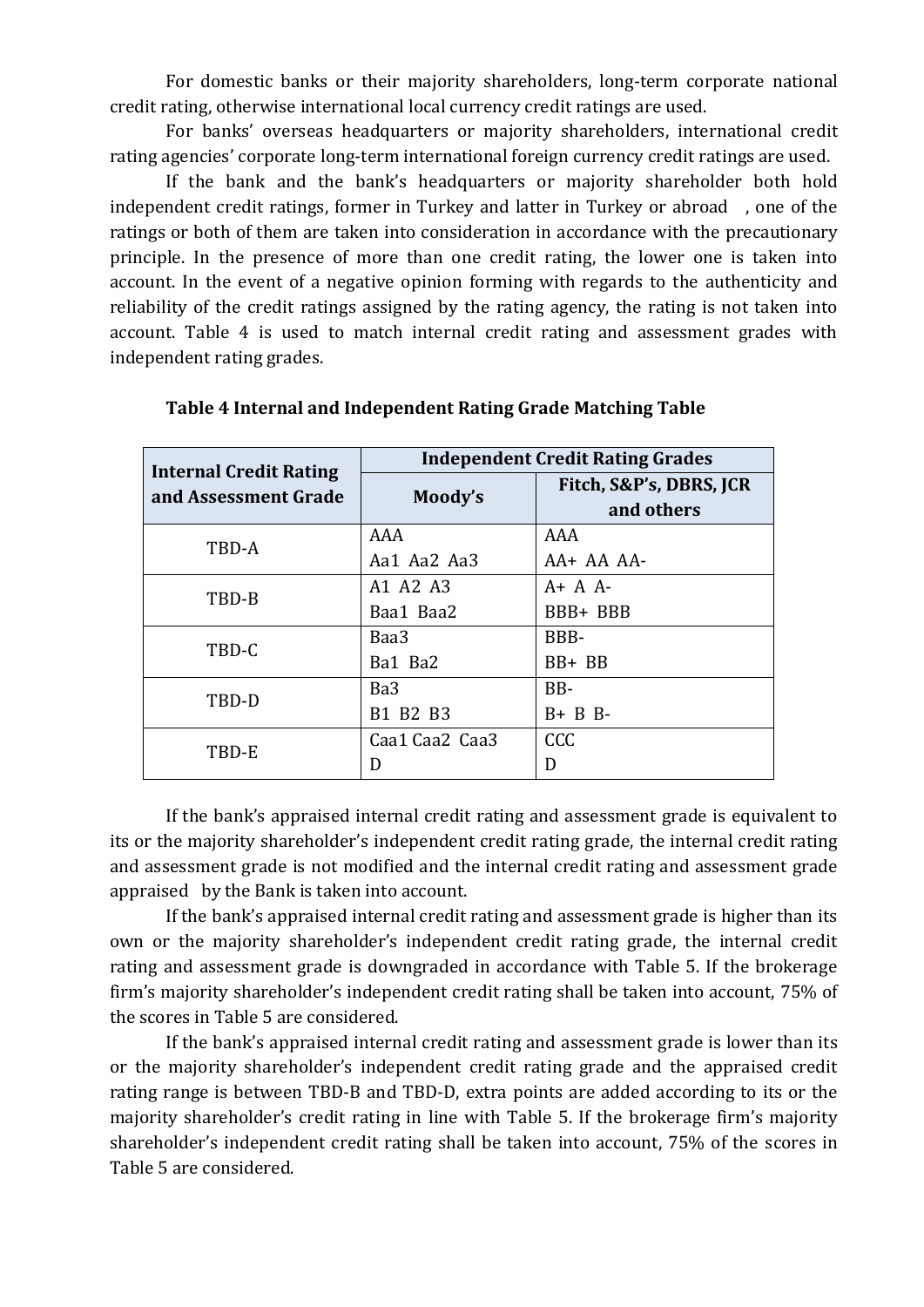If the appraised internal credit rating and assessment grade is TBD-E, the brokerage firm's or the majority shareholder's independent credit rating grade is not taken into account and the appraised grade is not rectified.

Irrespective of the appraised internal credit rating and assessment grade, if the independent credit rating of the brokerage firm or the majority shareholder is "D (Default) ", their credit lines with our Bank is cancelled and he brokerage firm's appraised grade is rectified as TBD-E.

While taking into account the majority shareholders' independent credit rating grades, the Parent's support grades which indicate the majority shareholder's strength and intention to support the brokerage firm may be sought .

|       |       |       |                  |                | BBB-    |          |            |               |
|-------|-------|-------|------------------|----------------|---------|----------|------------|---------------|
|       | AAA   | AA    | A                | <b>BBB+BBB</b> | BB+BB   | $BB - B$ | <b>CCC</b> | D             |
|       | Aaa   | Aa    | A                | Baa1 Baa2      | Baa3    | Ba3 B    | Caa        | D             |
|       |       |       |                  |                | Ba1 Ba2 |          |            |               |
| TBD-A |       |       | $\boldsymbol{0}$ | $-10$          | $-20$   | $-30$    | $-40$      | <b>CANCEL</b> |
| TBD-B | $+15$ | $+10$ |                  |                | $-10$   | $-20$    | $-30$      | <b>CANCEL</b> |
| TBD-C | $+20$ | $+15$ | $+10$            | $+10$          |         | $-10$    | $-20$      | <b>CANCEL</b> |
| TBD-D | $+25$ | $+20$ | $+15$            | $+15$          | $+10$   |          | $-10$      | <b>CANCEL</b> |
| TBD-E |       |       | -                | -              |         |          |            | <b>CANCEL</b> |

# **Table 5 Increase/ Decrease scale**

**(\*)** If the independent credit rating grade of the brokerage firm's majority shareholder shall be included in the appraisal, 75% of the points in the table are considered.

### **Corporate Governance Rating Grade**

The Corporate Governance Rating grades are obtained from the firms themselves, the websites of the agencies that issue the report, banks' websites, annual reports or other sources on the Internet. Banks' grades, may be reflected in their internal credit rating and assessment grade. The grades must be received or reviewed in the past year.

The Corporate Governance Rating Grade is added to the internal credit rating and assessment score according to Table 6, not to exceed the total upper score.

|  |  | Table 6 Corporate Governance Rating Grade |  |
|--|--|-------------------------------------------|--|
|--|--|-------------------------------------------|--|

| Corporate<br><b>Governance Rating</b><br>Grade | <b>Extra Points</b> |
|------------------------------------------------|---------------------|
| $7,00 - 8,00$                                  | 1,00                |
| $8,01 - 9,00$                                  | 2,00                |
| $9,01 - 10,00$                                 | 3,00                |